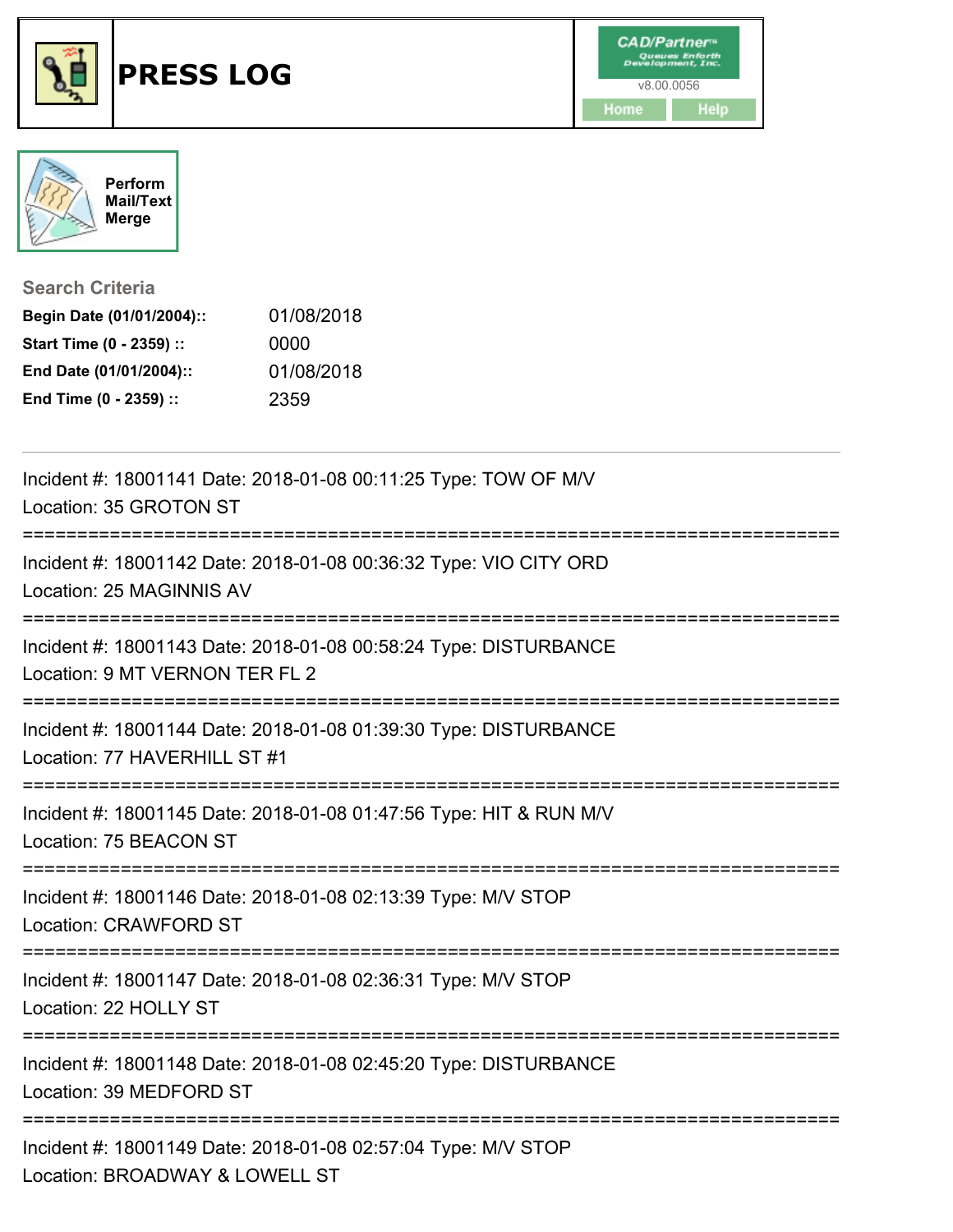| Incident #: 18001150 Date: 2018-01-08 03:07:28 Type: UNKNOWN PROB<br>Location: 102 TREMONT ST           |
|---------------------------------------------------------------------------------------------------------|
| Incident #: 18001151 Date: 2018-01-08 03:18:50 Type: SUS PERS/MV<br>Location: TOW / 53 EUTAW ST         |
| Incident #: 18001152 Date: 2018-01-08 03:25:06 Type: SUS PERS/MV<br>Location: 175 ABBOTT ST             |
| Incident #: 18001153 Date: 2018-01-08 03:49:58 Type: LOUD NOISE<br>Location: 68 EASTON ST #3            |
| Incident #: 18001154 Date: 2018-01-08 04:22:50 Type: MEDIC SUPPORT<br>Location: 351 BROADWAY            |
| Incident #: 18001155 Date: 2018-01-08 04:23:25 Type: M/V STOP<br>Location: WINTHROP AV                  |
| Incident #: 18001156 Date: 2018-01-08 04:25:17 Type: ALARMS<br>Location: TEMCO / 300 CANAL ST           |
| Incident #: 18001157 Date: 2018-01-08 06:50:51 Type: MV/BLOCKING<br>Location: 84 MAPLE ST               |
| Incident #: 18001158 Date: 2018-01-08 07:00:49 Type: M/V STOP<br>Location: ARREST/TOW / 70 BAY STATE RD |
| Incident #: 18001159 Date: 2018-01-08 07:07:13 Type: COURT TIME<br>Location: SUPERIOR COURT / null      |
| Incident #: 18001160 Date: 2018-01-08 07:08:11 Type: VIO CITY ORD<br>Location: CITED / 30 STATE ST      |
| Incident #: 18001161 Date: 2018-01-08 07:23:30 Type: LARCENY/PAST<br>Location: 207 HAVERHILL ST         |
| Incident #: 18001162 Date: 2018-01-08 07:36:52 Type: M/V STOP<br>Location: 50 BROADWAY                  |
| Incident #: 18001163 Date: 2018-01-08 07:46:18 Type: MV/BLOCKING<br>Location: 25 SHERIDAN ST            |

===========================================================================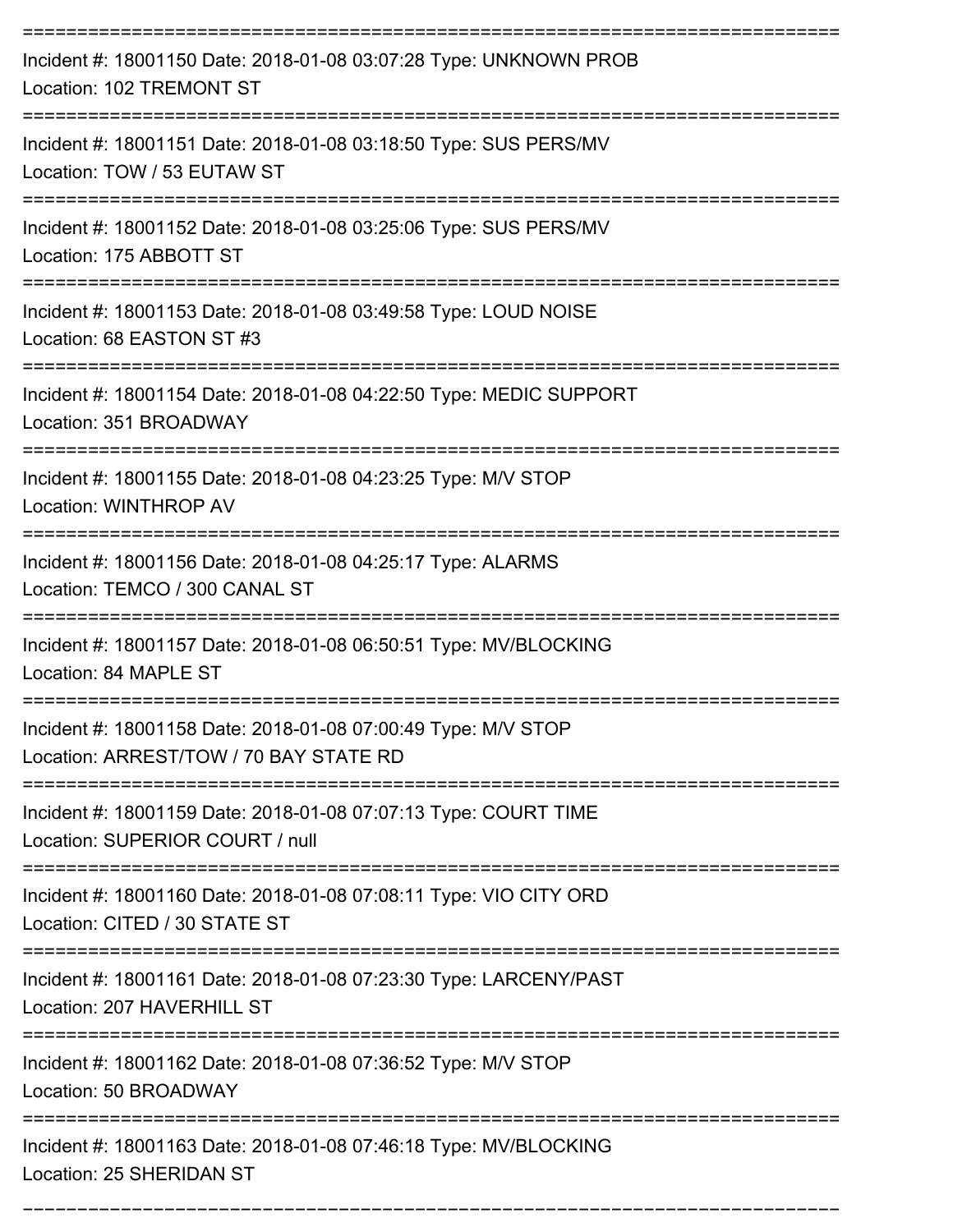| Incident #: 18001165 Date: 2018-01-08 07:49:41 Type: ALARM/BURG<br>Location: FERO AUTO / 14 BROADWAY                                                                                      |
|-------------------------------------------------------------------------------------------------------------------------------------------------------------------------------------------|
| Incident #: 18001164 Date: 2018-01-08 07:50:12 Type: M/V STOP<br>Location: BOWDOIN ST & S BROADWAY                                                                                        |
| Incident #: 18001166 Date: 2018-01-08 08:14:53 Type: M/V STOP<br>Location: E HAVERHILL & BROOK                                                                                            |
| Incident #: 18001167 Date: 2018-01-08 08:16:08 Type: M/V STOP<br>Location: AVON ST & E HAVERHILL ST                                                                                       |
| Incident #: 18001168 Date: 2018-01-08 08:23:00 Type: M/V STOP<br>Location: 242 BROADWAY                                                                                                   |
| Incident #: 18001169 Date: 2018-01-08 08:23:24 Type: SEX OFF. PAST<br>Location: LAWRENCE GENERAL HOSPITAL / 1 GENERAL ST<br>===================================<br>:===================== |
| Incident #: 18001170 Date: 2018-01-08 08:24:12 Type: ALARM/BURG<br>Location: ELITE LOUNGE / 336 COMMON ST                                                                                 |
| Incident #: 18001171 Date: 2018-01-08 08:27:47 Type: M/V STOP<br>Location: ANDOVER ST & BEACON ST                                                                                         |
| Incident #: 18001172 Date: 2018-01-08 08:29:38 Type: CLOSE STREET<br>Location: PARK ST & SPRUCE ST                                                                                        |
| Incident #: 18001173 Date: 2018-01-08 08:34:18 Type: ALARM/BURG<br>Location: LAWRENCE BOYS + GIRLS CLUB / 136 WATER ST                                                                    |
| Incident #: 18001174 Date: 2018-01-08 08:38:00 Type: SHOTS FIRED<br>Location: 49 WARREN ST FL 1ST                                                                                         |
| Incident #: 18001175 Date: 2018-01-08 08:47:02 Type: VIO CITY ORD<br>Location: TOW--LEAHY SCHOOL / 100 ERVING AV                                                                          |
| Incident #: 18001176 Date: 2018-01-08 09:18:40 Type: INVEST CONT<br>Location: 18 WARWICK ST                                                                                               |
| Incident #: 18001177 Date: 2018-01-08 09:19:48 Type: M/V STOP<br>Location: CHICKERING ST & WINTHROP AV                                                                                    |
|                                                                                                                                                                                           |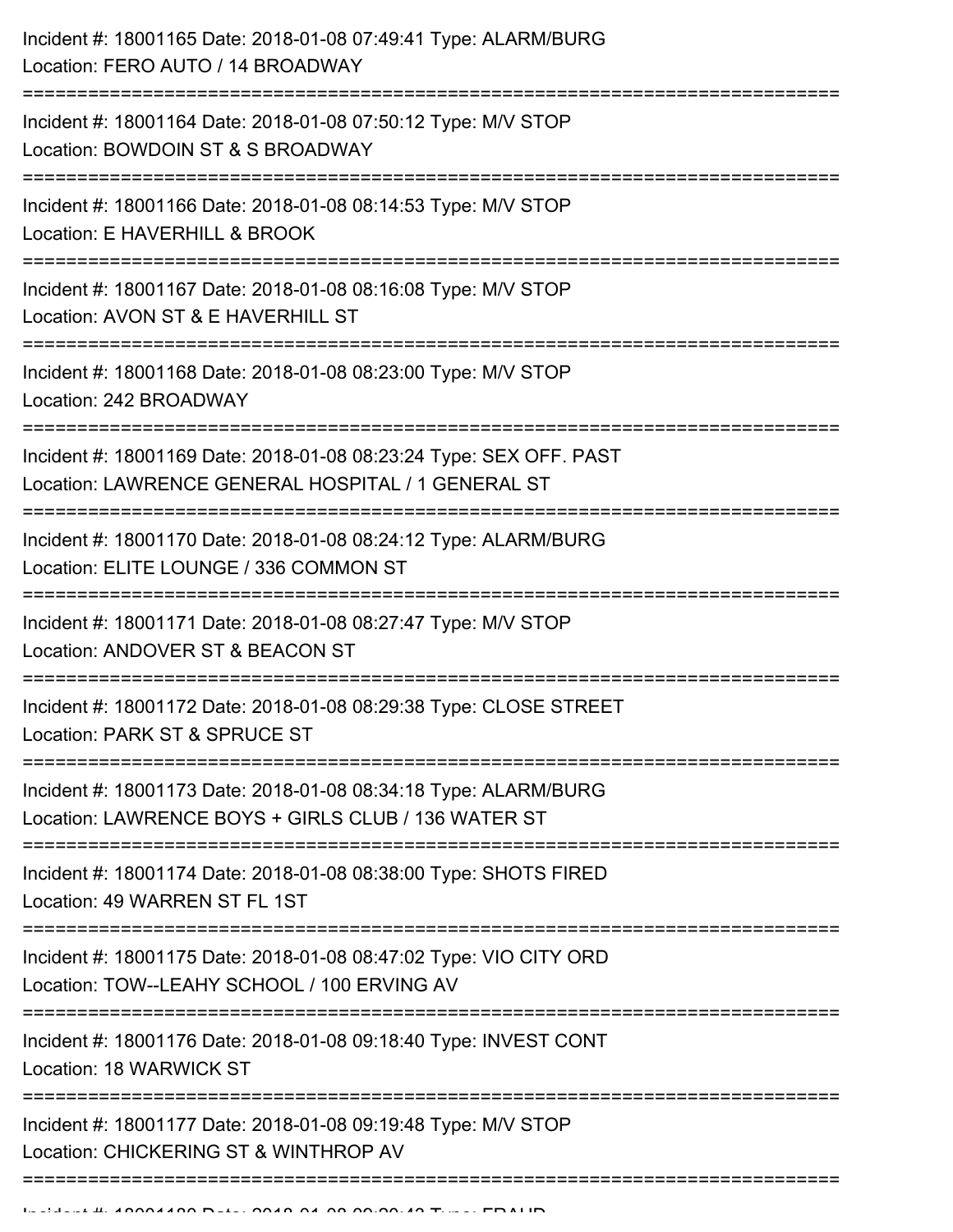| Location: 189 FERRY ST |  |  |  |
|------------------------|--|--|--|
|------------------------|--|--|--|

Location: N PARISH RD & OSGOOD ST

| Incident #: 18001178 Date: 2018-01-08 09:24:59 Type: M/V STOP<br>Location: CHICKERING ST & WINTHROP AV |
|--------------------------------------------------------------------------------------------------------|
| Incident #: 18001179 Date: 2018-01-08 09:26:13 Type: DISTURBANCE<br>Location: 73 WINTHROP AV           |
| Incident #: 18001181 Date: 2018-01-08 09:34:30 Type: LARCENY/PAST<br>Location: SONOCO / 599 BROADWAY   |
| Incident #: 18001182 Date: 2018-01-08 09:40:41 Type: WARRANT SERVE<br>Location: 97 BOXFORD ST          |
| Incident #: 18001183 Date: 2018-01-08 09:42:44 Type: PARK & WALK<br>Location: BRADFORD ST & BROADWAY   |
| Incident #: 18001184 Date: 2018-01-08 09:48:45 Type: COURT DOC SERVE<br>Location: 100 WACHUSETTS AV    |
| Incident #: 18001185 Date: 2018-01-08 09:58:50 Type: WIRE DOWN<br>Location: MARKET ST & S UNION ST     |
| Incident #: 18001186 Date: 2018-01-08 09:59:29 Type: CK WELL BEING<br>Location: 4 UNION ST             |
| Incident #: 18001187 Date: 2018-01-08 10:07:57 Type: INVESTIGATION<br>Location: 52 FLORAL ST           |
| Incident #: 18001188 Date: 2018-01-08 10:23:13 Type: VIO CITY ORD<br>Location: 34 BERKELEY ST          |
| Incident #: 18001189 Date: 2018-01-08 10:25:08 Type: M/V STOP<br>Location: STORROW ST & WOODLAND ST    |
| Incident #: 18001190 Date: 2018-01-08 10:30:48 Type: LARCENY/PAST<br>Location: 800 ESSEX ST #102 FL 1  |
| Incident #: 18001191 Date: 2018-01-08 10:31:34 Type: M/V STOP<br>Location: CHANDLER ST & MEDFORD ST    |
| Incident #: 18001192 Date: 2018-01-08 10:35:06 Type: HIT & RUN M/V                                     |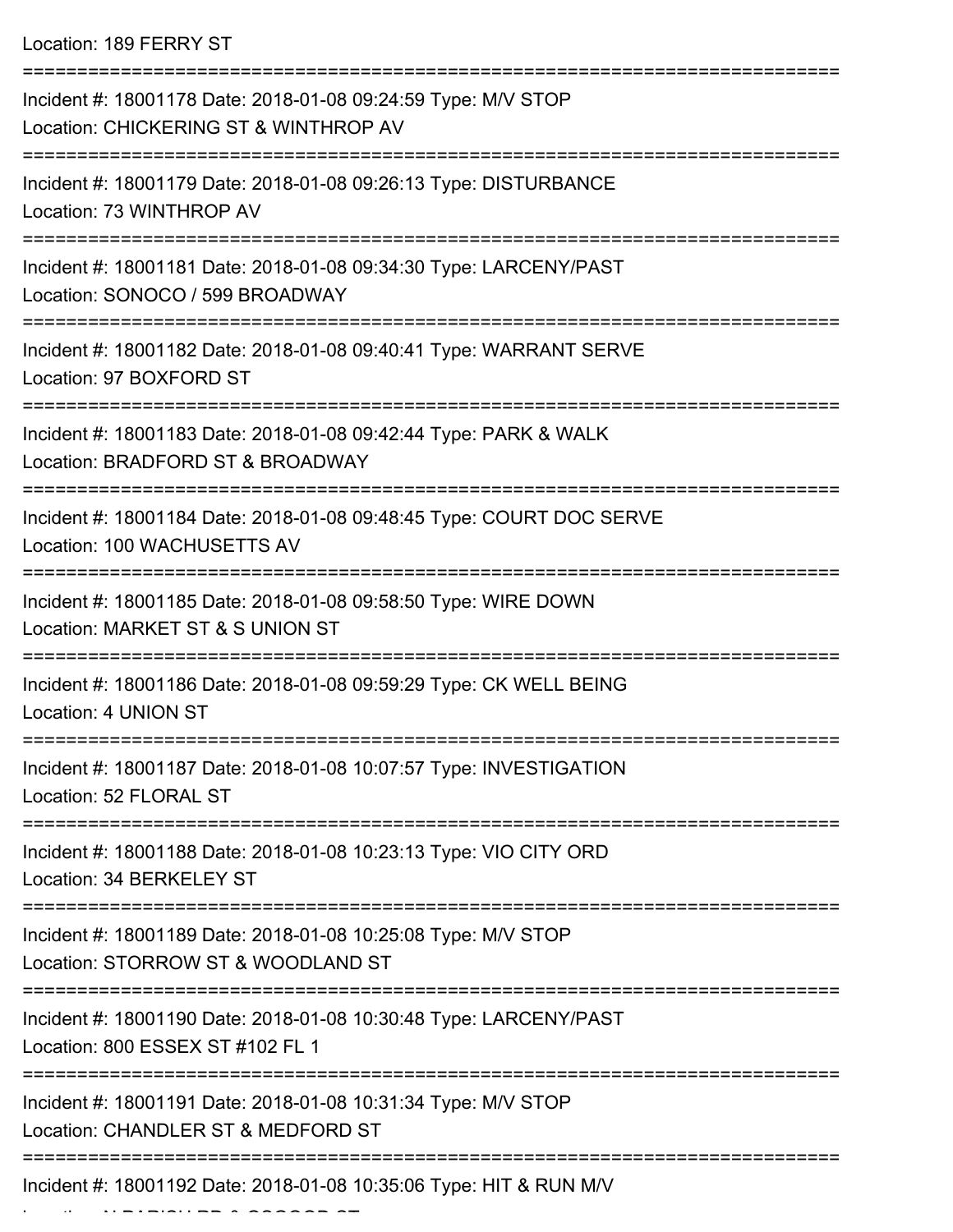| Incident #: 18001193 Date: 2018-01-08 10:36:19 Type: INVESTIGATION<br>Location: 203 WEST ST                  |
|--------------------------------------------------------------------------------------------------------------|
| Incident #: 18001194 Date: 2018-01-08 10:38:31 Type: M/V STOP<br>Location: BROADWAY & COMMON ST              |
| Incident #: 18001195 Date: 2018-01-08 10:39:55 Type: TOW OF M/V<br>Location: 17 MAGINNIS AV                  |
| Incident #: 18001196 Date: 2018-01-08 10:45:11 Type: M/V STOP<br>Location: 12 METHUEN ST                     |
| Incident #: 18001197 Date: 2018-01-08 10:57:07 Type: ALARMS<br>Location: 53 WARREN ST                        |
| Incident #: 18001199 Date: 2018-01-08 11:04:35 Type: UNWANTEDGUEST<br>Location: 57 CEDAR ST                  |
| Incident #: 18001198 Date: 2018-01-08 11:04:50 Type: COURT DOC SERVE<br>Location: TACO BELL / 79 WINTHROP AV |
| Incident #: 18001200 Date: 2018-01-08 11:08:41 Type: INVESTIGATION<br>Location: 12 BAILEY ST                 |
| Incident #: 18001201 Date: 2018-01-08 11:20:20 Type: HIT & RUN PRO<br>Location: 34 HAVERHILL ST              |
| Incident #: 18001202 Date: 2018-01-08 11:20:55 Type: LARCENY/PAST<br>Location: WALGREENS / 135 BROADWAY      |
| Incident #: 18001203 Date: 2018-01-08 11:26:29 Type: AUTO ACC/NO PI<br>Location: FULTON ST & HAVERHILL ST    |
| Incident #: 18001204 Date: 2018-01-08 11:42:34 Type: A&B PAST<br>Location: 22 WILMOT ST FL 2                 |
| Incident #: 18001205 Date: 2018-01-08 11:57:45 Type: INVESTIGATION<br>Location: 216 WALNUT ST                |
| Incident #: 18001206 Date: 2018-01-08 11:59:07 Type: M/V STOP<br>Location: HILLSIDE AV & YALE ST             |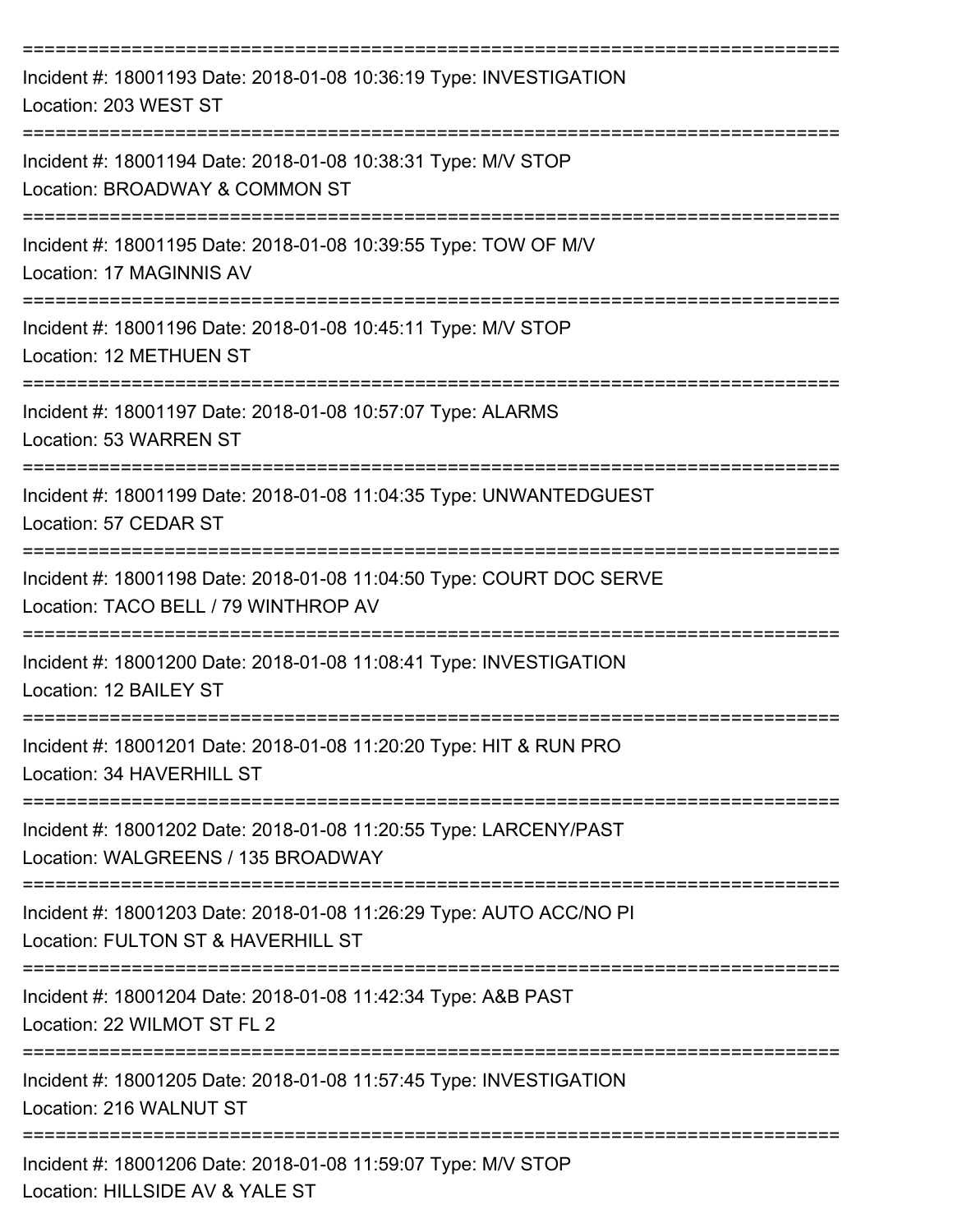| Incident #: 18001207 Date: 2018-01-08 12:01:41 Type: NOTIFICATION<br>Location: 100 WATER ST                                 |
|-----------------------------------------------------------------------------------------------------------------------------|
| Incident #: 18001208 Date: 2018-01-08 12:03:12 Type: MEDIC SUPPORT<br>Location: 46 PERRY AV FL 2                            |
| Incident #: 18001209 Date: 2018-01-08 12:10:21 Type: 209A/VIOLATION<br>Location: 153 BEACON AV #1                           |
| Incident #: 18001210 Date: 2018-01-08 12:26:38 Type: HIT & RUN M/V<br>Location: BROADWAY & ESSEX ST                         |
| Incident #: 18001211 Date: 2018-01-08 12:28:05 Type: WARRANT SERVE<br>Location: 544 ANDOVER ST                              |
| Incident #: 18001212 Date: 2018-01-08 12:50:21 Type: GENERAL SERV<br>Location: NISSAN / 135 MARSTON ST                      |
| Incident #: 18001213 Date: 2018-01-08 13:07:15 Type: M/V STOP<br>Location: ESSEX ST & NEWBURY ST<br>;====================== |
| Incident #: 18001214 Date: 2018-01-08 13:14:02 Type: 209A/SERVE<br>Location: 303 ESSEX ST                                   |
| Incident #: 18001215 Date: 2018-01-08 13:27:54 Type: RECOV/STOL/MV<br>Location: 10 KRESS ST                                 |
| Incident #: 18001216 Date: 2018-01-08 13:32:22 Type: 209A/SERVE<br>Location: 112 STEARNS AV                                 |
| Incident #: 18001217 Date: 2018-01-08 13:51:18 Type: HIT & RUN M/V<br>Location: BERKELEY ST & JACKSON ST                    |
| Incident #: 18001218 Date: 2018-01-08 13:56:59 Type: FRAUD<br>Location: 83 CROSS ST                                         |
| Incident #: 18001219 Date: 2018-01-08 13:57:28 Type: TOW OF M/V<br>Location: 4WP918 / ESSEX ST & GREENWOOD ST               |
| Incident #: 18001220 Date: 2018-01-08 14:14:20 Type: DRUG VIO<br>Location: BUNKERHILL ST & MYRTLE ST                        |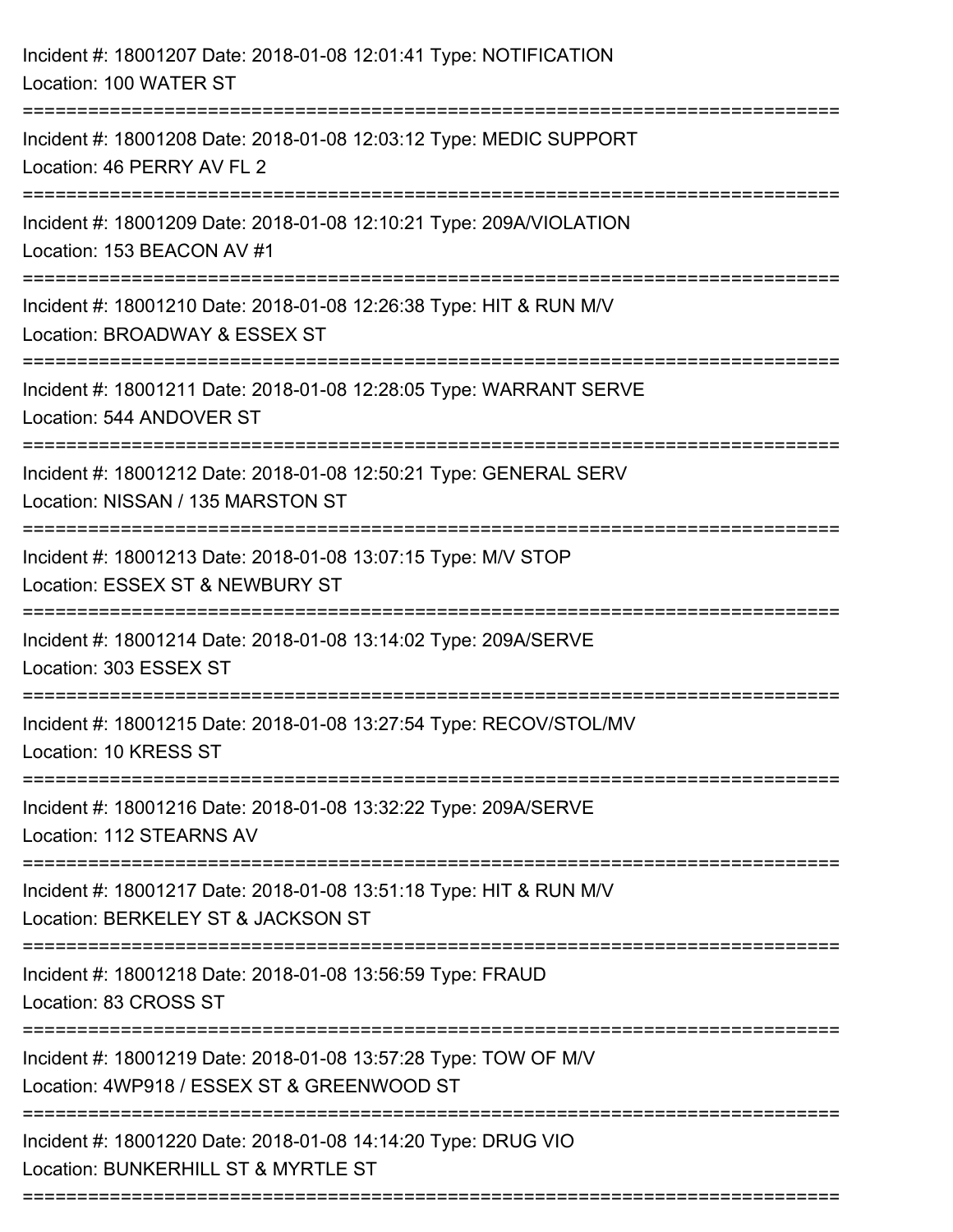| Incident #: 18001221 Date: 2018-01-08 14:19:59 Type: HIT & RUN PED<br>Location: 499 ESSEX ST                                    |
|---------------------------------------------------------------------------------------------------------------------------------|
| Incident #: 18001222 Date: 2018-01-08 14:21:11 Type: DRUG VIO<br>Location: BUNKERHILL ST & MYRTLE ST<br>;====================== |
| Incident #: 18001223 Date: 2018-01-08 14:29:17 Type: NOTIFICATION<br>Location: 135 MAY ST                                       |
| Incident #: 18001224 Date: 2018-01-08 14:49:49 Type: DRUG VIO<br>Location: PARK ST & SARATOGA ST                                |
| Incident #: 18001225 Date: 2018-01-08 15:04:11 Type: FRAUD<br>Location: SANTANDER BANK / null                                   |
| Incident #: 18001226 Date: 2018-01-08 15:06:35 Type: ALARM/BURG<br>Location: 25 MCKINLEY AV                                     |
| Incident #: 18001227 Date: 2018-01-08 15:13:58 Type: MV/BLOCKING<br><b>Location: CUSTER ST</b>                                  |
| Incident #: 18001228 Date: 2018-01-08 15:24:59 Type: M/V STOP<br>Location: AMESBURY ST & LEBANON ST                             |
| Incident #: 18001229 Date: 2018-01-08 15:39:42 Type: M/V STOP<br>Location: 67 WHITE ST                                          |
| Incident #: 18001230 Date: 2018-01-08 15:40:22 Type: M/V STOP<br>Location: CHESTER & S BROADWAY                                 |
| Incident #: 18001231 Date: 2018-01-08 15:46:18 Type: KEEP PEACE<br>Location: 236 LAWRENCE ST                                    |
| Incident #: 18001232 Date: 2018-01-08 15:56:22 Type: M/V STOP<br>Location: MERRIMACK ST & S UNION ST                            |
| Incident #: 18001233 Date: 2018-01-08 15:59:49 Type: DISTURBANCE<br>Location: 52 W DALTON ST                                    |
| Incident #: 18001234 Date: 2018-01-08 16:01:01 Type: DISTURBANCE<br>Location: DCF / 280 MERRIMACK ST FL 2NDFL                   |
|                                                                                                                                 |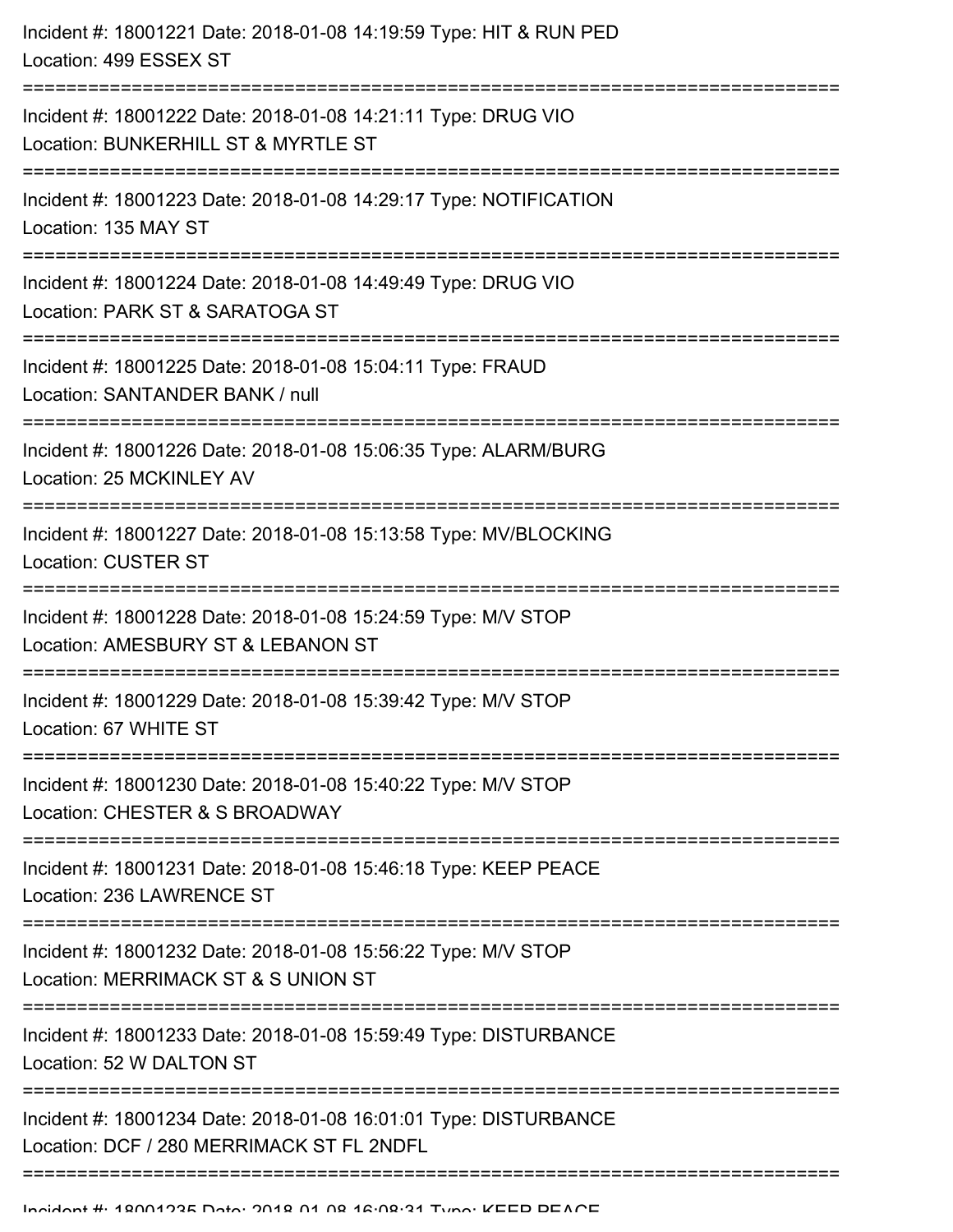Location: 47 BERKLEY ST

| Incident #: 18001236 Date: 2018-01-08 16:16:38 Type: 209A/SERVE<br>Location: 90 LOWELL ST                                    |
|------------------------------------------------------------------------------------------------------------------------------|
| Incident #: 18001237 Date: 2018-01-08 16:32:18 Type: M/V STOP<br>Location: LEBANON ST & WHITE ST                             |
| Incident #: 18001238 Date: 2018-01-08 16:36:07 Type: ALARM/HOLD<br>Location: 49 BLANCHARD ST #411                            |
| Incident #: 18001239 Date: 2018-01-08 16:49:56 Type: MEDIC SUPPORT<br>Location: MERRIMACK ST & PARKER ST                     |
| Incident #: 18001240 Date: 2018-01-08 16:54:19 Type: TOW OF M/V<br>Location: 312 WATER ST                                    |
| Incident #: 18001243 Date: 2018-01-08 17:04:00 Type: CK WELL BEING<br>Location: 82 BERNARD AV                                |
| Incident #: 18001241 Date: 2018-01-08 17:04:05 Type: HIT & RUN M/V<br>Location: 7 FOREST ST                                  |
| Incident #: 18001242 Date: 2018-01-08 17:05:51 Type: MEDIC SUPPORT<br>Location: 33 BROOK ST FL 1                             |
| Incident #: 18001244 Date: 2018-01-08 17:12:16 Type: MV/BLOCKING<br>Location: MCFARLIN CT & WATER ST                         |
| Incident #: 18001245 Date: 2018-01-08 17:21:36 Type: ALARM/BURG<br>Location: GOOD SHEPHERD / 412 HAMPSHIRE ST                |
| Incident #: 18001246 Date: 2018-01-08 17:27:58 Type: M/V STOP<br>Location: MERRIMACK ST & PARKER ST<br>--------------------- |
| Incident #: 18001247 Date: 2018-01-08 17:38:47 Type: M/V STOP<br>Location: HAMPSHIRE ST & VALLEY ST                          |
| Incident #: 18001248 Date: 2018-01-08 17:39:39 Type: ALARM/BURG<br>Location: COMMUNITY DAY CARE / 50 PLEASANT ST             |
| Incident #: 18001249 Date: 2018-01-08 17:44:55 Type: LIC PLATE STO                                                           |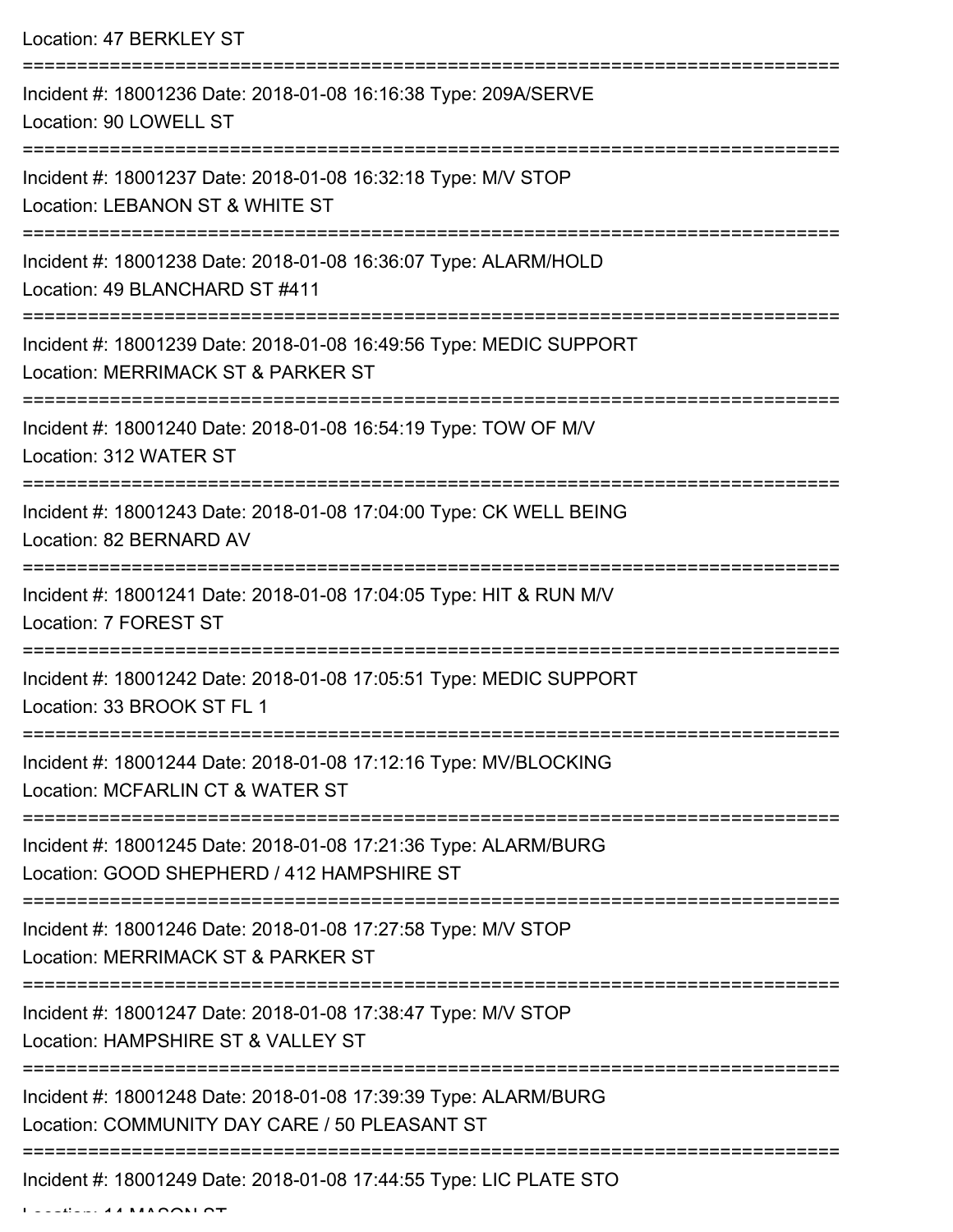| Incident #: 18001250 Date: 2018-01-08 17:47:25 Type: M/V STOP<br>Location: 342 BROADWAY                      |
|--------------------------------------------------------------------------------------------------------------|
| Incident #: 18001251 Date: 2018-01-08 17:48:45 Type: A&B PROG<br>Location: 479 BROADWAY                      |
| Incident #: 18001252 Date: 2018-01-08 17:54:08 Type: ALARM/BURG<br>Location: ESTRELLA OFFICES / 300 ESSEX ST |
| Incident #: 18001253 Date: 2018-01-08 17:56:18 Type: M/V STOP<br>Location: AMESBURY ST & ESSEX ST            |
| Incident #: 18001254 Date: 2018-01-08 17:56:21 Type: MV/BLOCKING<br>Location: 101 FOSTER ST                  |
| Incident #: 18001255 Date: 2018-01-08 18:00:32 Type: INVEST CONT<br>Location: 22 WOODLAND ST #301            |
| Incident #: 18001256 Date: 2018-01-08 18:06:30 Type: MV/BLOCKING<br>Location: 50 OAK ST                      |
| Incident #: 18001257 Date: 2018-01-08 18:13:28 Type: MV/BLOCKING<br>Location: 335 S BROADWAY                 |
| Incident #: 18001258 Date: 2018-01-08 18:29:17 Type: MEDIC SUPPORT<br>Location: MCDONALDS / 50 BROADWAY      |
| Incident #: 18001259 Date: 2018-01-08 18:57:21 Type: MV/BLOCKING<br>Location: 45 EUTAW ST                    |
| Incident #: 18001260 Date: 2018-01-08 19:41:51 Type: MEDIC SUPPORT<br>Location: MCDONALDS / 50 BROADWAY      |
| Incident #: 18001261 Date: 2018-01-08 19:43:58 Type: ALARM/BURG<br>Location: CARIBBEAN BAKERY / 205 BROADWAY |
| Incident #: 18001262 Date: 2018-01-08 20:00:30 Type: GENERAL SERV<br>Location: 108 ALLSTON ST                |
| Incident #: 18001263 Date: 2018-01-08 20:08:11 Type: MV/BLOCKING                                             |

Location: 2 RHINE ST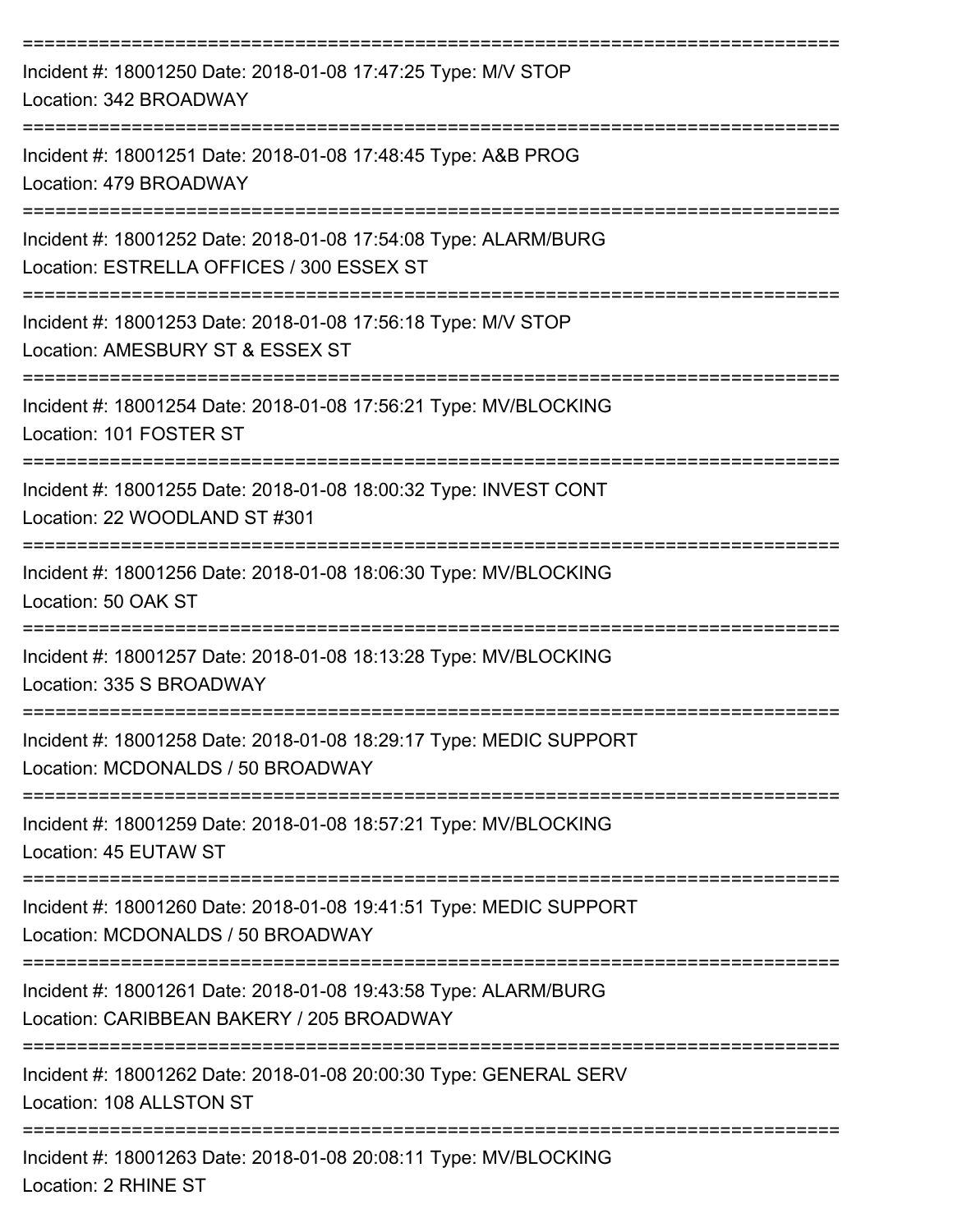| Incident #: 18001264 Date: 2018-01-08 20:08:39 Type: ALARM/BURG<br>Location: COMMUNITY DAY CHARTER SCHOOL / 73 PROSPECT ST |
|----------------------------------------------------------------------------------------------------------------------------|
| Incident #: 18001265 Date: 2018-01-08 20:29:15 Type: HIT & RUN M/V<br>Location: 67 NEWTON ST                               |
| Incident #: 18001266 Date: 2018-01-08 20:39:11 Type: DRUG OVERDOSE<br>Location: 44 THORNDIKE ST FL 1                       |
| Incident #: 18001267 Date: 2018-01-08 20:49:27 Type: AUTO ACC/NO PI<br>Location: 351 BROADWAY                              |
| Incident #: 18001268 Date: 2018-01-08 21:11:13 Type: INVEST CONT<br>Location: 106A MARKET ST                               |
| Incident #: 18001269 Date: 2018-01-08 21:15:37 Type: SUS PERS/MV<br>Location: 70 CAMBRIDGE ST                              |
| Incident #: 18001270 Date: 2018-01-08 21:30:13 Type: DISTURBANCE<br>Location: 88 MAPLE ST                                  |
| Incident #: 18001271 Date: 2018-01-08 21:35:24 Type: M/V STOP<br><b>Location: BEACON AV</b>                                |
| Incident #: 18001272 Date: 2018-01-08 21:36:04 Type: M/V STOP<br>Location: BROADWAY & LOWELL ST                            |
| Incident #: 18001273 Date: 2018-01-08 21:56:10 Type: M/V STOP<br><b>Location: LAWRENCE ST</b>                              |
| Incident #: 18001274 Date: 2018-01-08 22:02:23 Type: MV/BLOCKING<br>Location: 2 RHINE ST                                   |
| Incident #: 18001275 Date: 2018-01-08 22:07:06 Type: MV/BLOCKING<br>Location: 306 HOWARD ST                                |
| Incident #: 18001276 Date: 2018-01-08 22:20:21 Type: MISSING PERS<br>Location: 76 MELVIN ST                                |
| Incident #: 18001277 Date: 2018-01-08 22:23:26 Type: DISTURBANCE<br>Location: 25 BROMFIELD ST                              |
|                                                                                                                            |